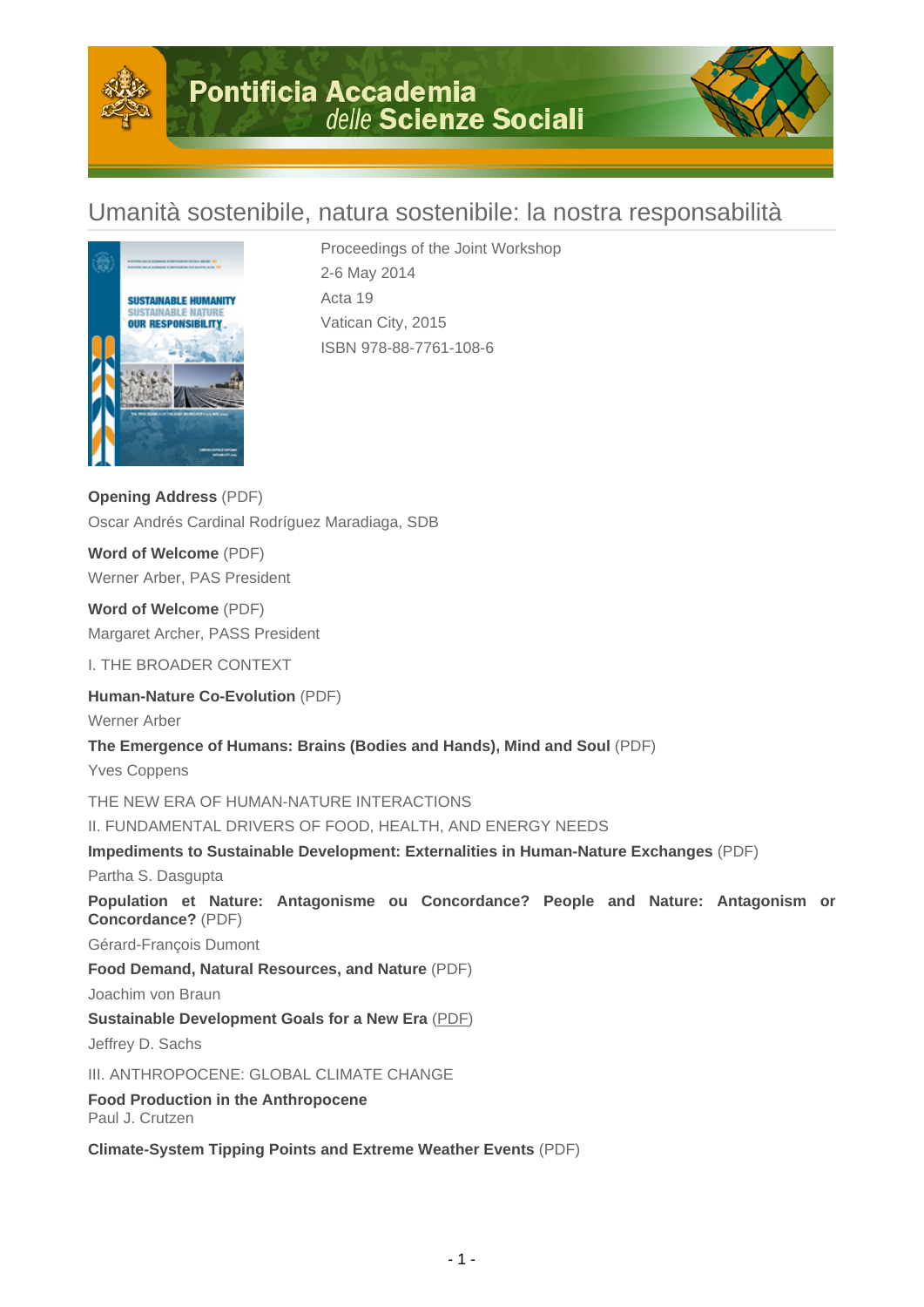Hans Joachim Schellnhuber and Maria Martin **An Oceanographic Perspective** (PDF) Walter H. Munk IV. COMPETING DEMANDS ON NATURE AS A SOURCE **Can We "Save" the Ocean?** (PDF) Nancy Knowlton **Tropical Forests, For Richer and For Poorer** (PDF) Jeffrey R. Vincent **The Promise of Mega-Cities: Moving from Despair to Hope** (PDF) Janice E. Perlman V. COMPETING DEMANDS ON THE CRYOSPHERE **Glaciers as Source of Water: The Himalaya** (PDF) Anil V. Kulkarni **The Polar Regions** (PDF) Peter Wadhams VI. COMPETING DEMANDS ON THE BIOSPHERE **Green Fields: Feeding the Hungry, Raising the Poor and Protecting Nature in Africa** (PDF) Robert E. Scholes **Stability of Coastal Zones** (PDF) Marcia K. McNutt VII. SOCIETY'S RESPONSE TO CURRENT UNSUSTAINABLE GROWTH **Why Have Climate Negotiations Proved So Disappointing?** (PDF) Scott Barrett **Towards an Inclusive "Green Economy": Rethinking Ethics and Economy in the Age of the Anthropocene** (PDF) Achim Steiner **The Two Worlds Approach for Mitigating Air Pollution and Climate Change** (PDF) Veerabhadran Ramanathan **Mainstreaming the Values of Nature for People into Decision-Making** (PDF) Gretchen Daily **Energy for Sustainable and Equitable Development** (PDF) Daniel M. Kammen **Global Knowledge Action Network** (PDF) Charles F. Kennel **Valuing Nature: Getting the Trade-offs Right** Karl-Goran Maler and Charles Perrings **Sustainable Transformation of Human Society in Asia** (PDF) Yuan Tseh Lee VIII. SOCIAL INFRASTRUCTURE